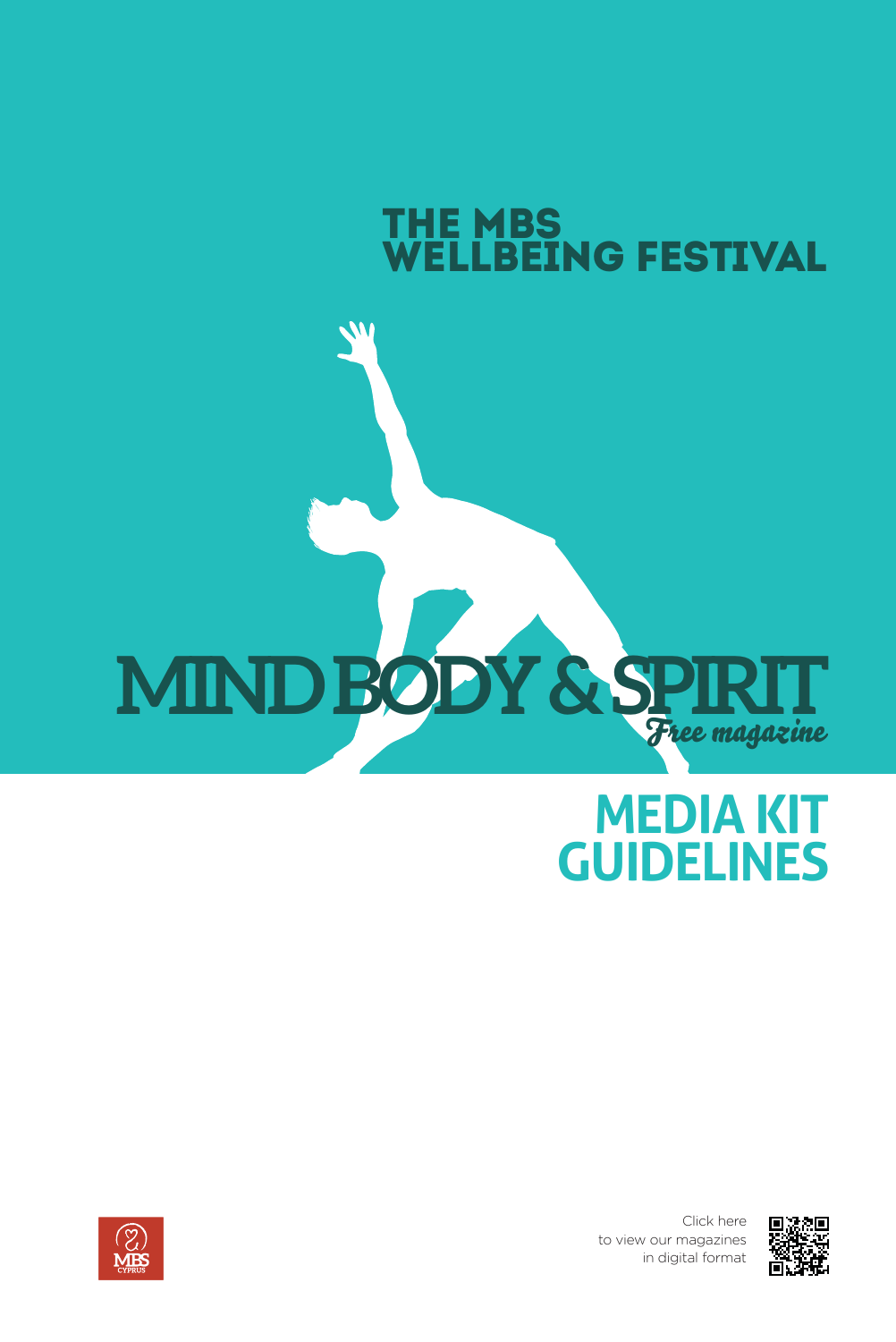## The Mind, Body & Spirit

## Wellbeing Festival

The Mind, Body & Spirit is a Wellbeing festival and exhibition, happening for 15 years, twice a year in Nicosia and Limassol with more than 3000 visitors coming to each festival.

The MBS Wellbeing Festival hosts three main EXHIBITION areas with more than 100 exhibitors, 5 indoor rooms & a high vibration outdoor area with more than 100 teachers and professionals offering their CLASSES, talks and workshops. Kids corner also available for our little ones! A lot to see, to sense and experience.

## Advertise with us

Make your company front page news! Advertising in the official MBS magazine can reinforce and strengthen your presence before, during and after the festival. With only limited spaces available, advertising with us will help you attract the right crowd. Distribution of 10 000 copies of MBS Magazines all over Cyprus.

MBS Magazines are free and are available to all participants entering the festival. Distributed in cafes, pharmacies, yoga centres, health shops, fitness centres etc.

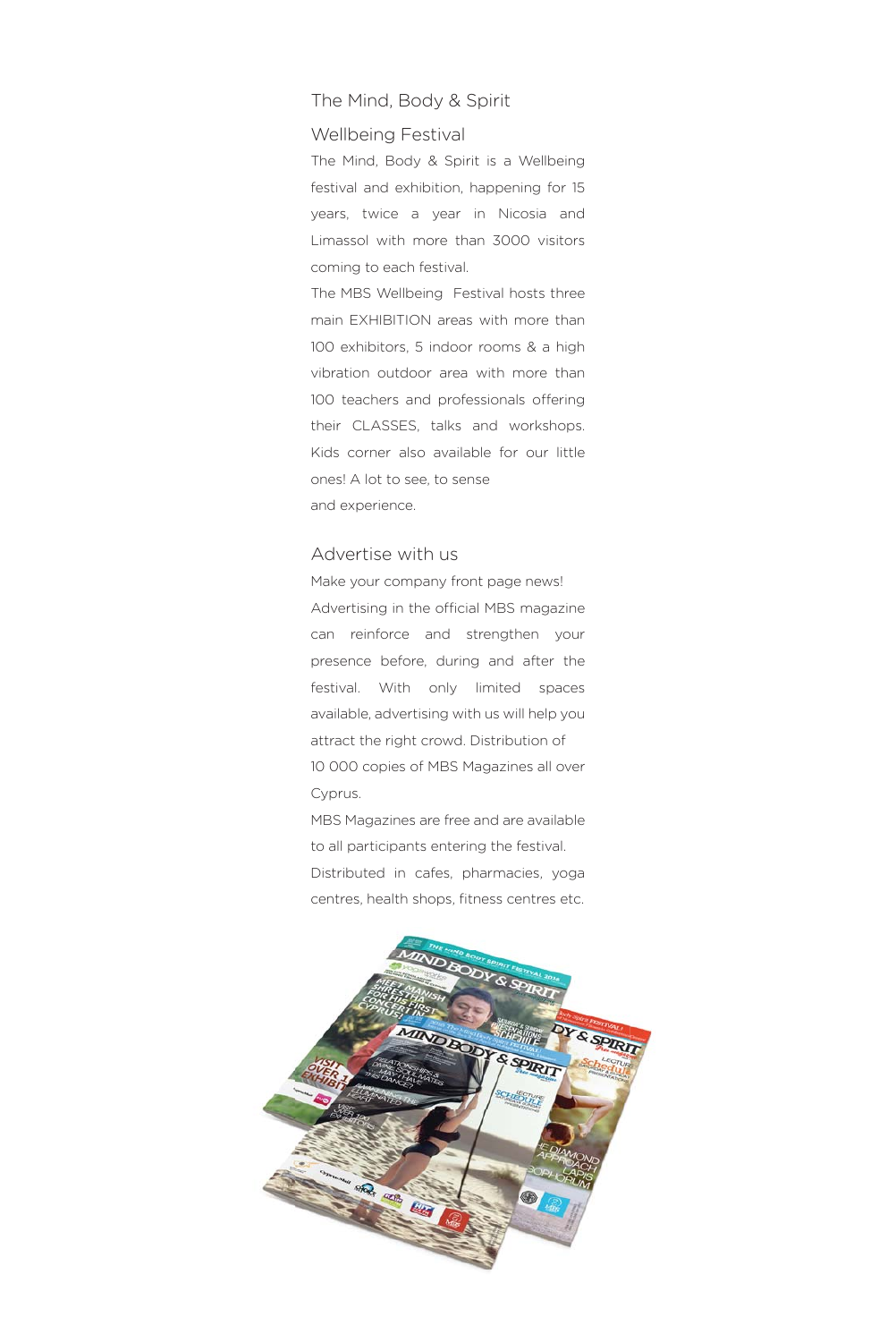## **PRESENTATION/ WORKSHOP**

All presentation material MUST be submitted via the online form.

(No applications in word format or email will be accepted)

#### **00:00 - 00:00 Language**

Name Surname | T: XX XXXXXX | E: yourdomain.com | E: name@youremail.com



## **Title**

**Title**

Lorem ipsum dolor sit amet, consectetuer adipiscing elit. Aenean commodo ligula eget dolor. Aenean massa. Cum sociis natoque penatibus et magnis dis parturient montes, nascetur ridiculus mus. Donec parturient montes, nascetur ridiculus mus. Donec quam felis, ultricies nec, pellentesque eu, pretium quam felis, ultricies nec, pellentesque eu, pretium quis, sem. Nulla consequat massa quis enim. Donec quis, sem. Nulla consequat massa quis enim. Donec pede justo, fringilla vel, aliquet nec, vulputate eget, arcu. In enim justo, rhoncus ut, imperdiet a, venenati-Lorem ipsum dolor sit amet, consectetuer adipiscing elit. Aenean commodo ligula eget dolor. Aenean massa.

Lorem ipsum dolor sit amet, consectetuer adipiscing elit. Aenean commodo ligula eget dolor. Aenean massa. Cum sociis natoque penatibus et magnis dis pede justo, fringilla vel, aliquet nec, vulputate eget, arcu. In enim justo, rhoncus ut, imperdiet a, venenati-Lorem ipsum dolor sit amet, consectetuer adipiscing elit. Aenean commodo ligula eget dolor. Aenean massa.

#### PRICE:

**Presentation** 50 minutes: €60 **Workshop** 110 minutes: €100

We will need your name and surname,

Email, Telephone number and

or Facebook Page/ Website.

A **square photo** (big) or a company logo (big)

in .jpg High Quality.

A title (English & Greek) and a short description (limit of words on the form) of what will be included in the presentation, benefits, level/age suitable for.

*Please do not describe yourself or what you do in general. This description needs to be specifically for your presentation, attract people who read this to join you!* 

You need to select your room layout and audio preferences. This is important as we need to know in advance how to prepare the room for you. You can select preference day and time but this is subject to availability and timetable coordination.

To apply for a presentation, you need to fill in the online form.

Visit our website www.mbscyprus.com at the end of the column on your left, select 'become an exhibitor' and then select 'book a presentation' This is the full link:

www.mbscyprus.com/book-a-presentation-2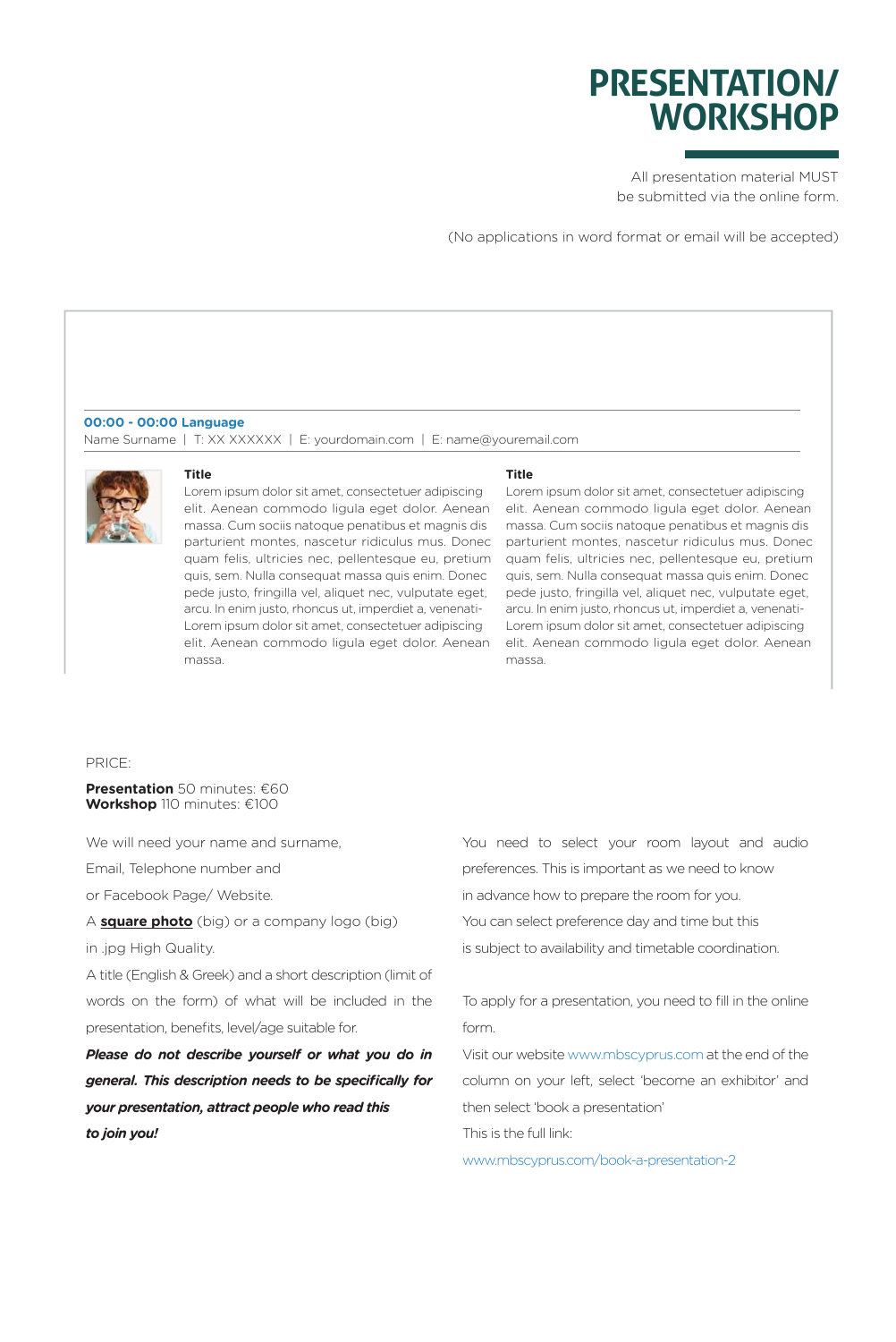

No applications in word format or email will be accepted



## **Toplist**

PRICE: €60 + VAT per item

We will need the name of product, price, ml/gr/size, name of company and telephone number. A high quality photo is requested: 300 dpi .jpg.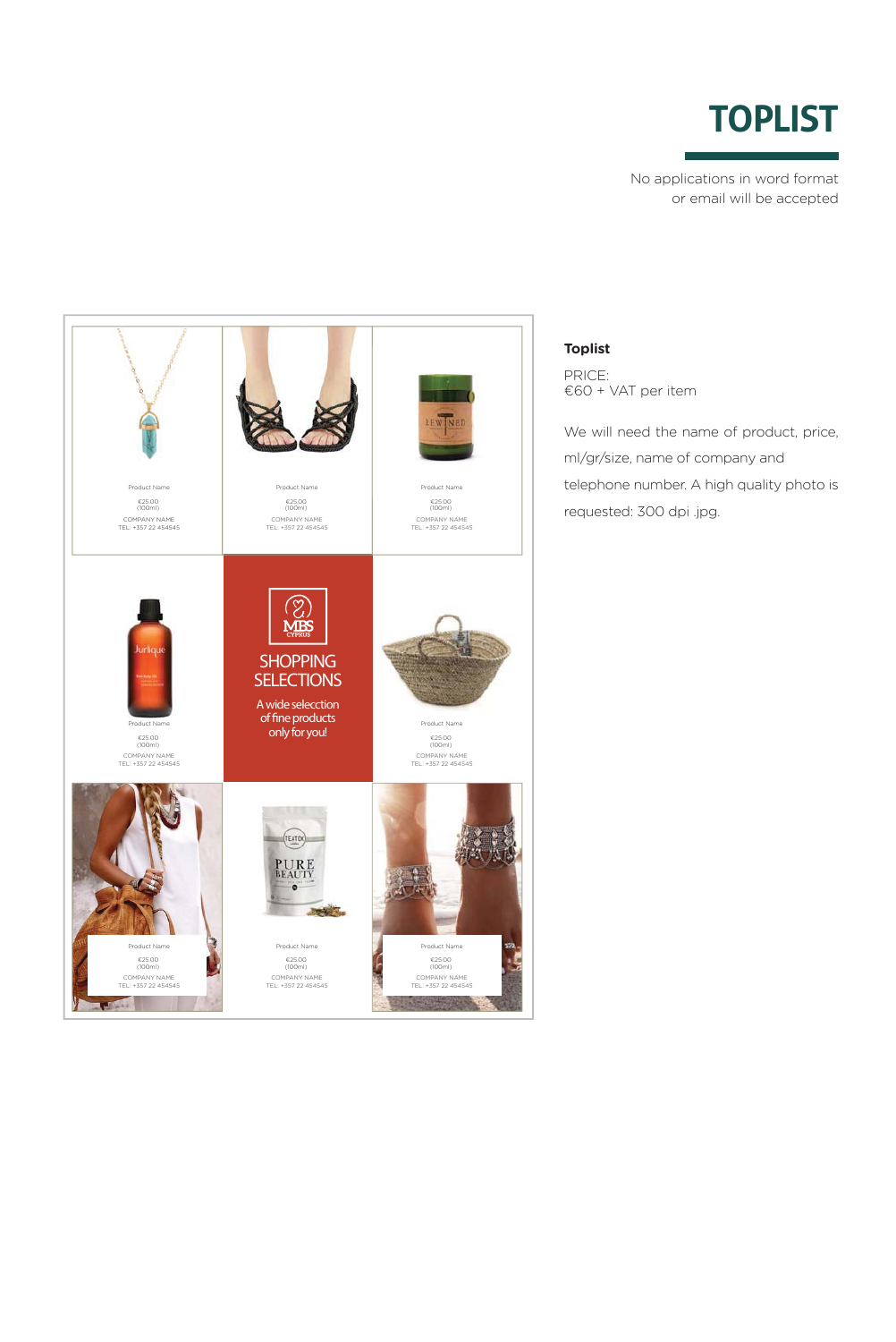

## **Become an MBS Exhibitor**

All presentation material MUST be submitted via the online form.

(No applications in word format or email will be accepted)

If you would like to take part as an exhibitor, then we will need a short description through our online form (limited number of words) and a logo for our website. A shorter description will be used for our free magazine. We will need your name/company name, telephone number and any of the following: email, FB page/website. You need to apply through our online form ONLY. No applications through email or with a word document will be accepted. http://www.mbscyprus.com/book-a-table/

The cost of a table is €240 plus VAT. *First come, first serve basis*

*All updated information, deadlines and cancellation guidelines can be found online.*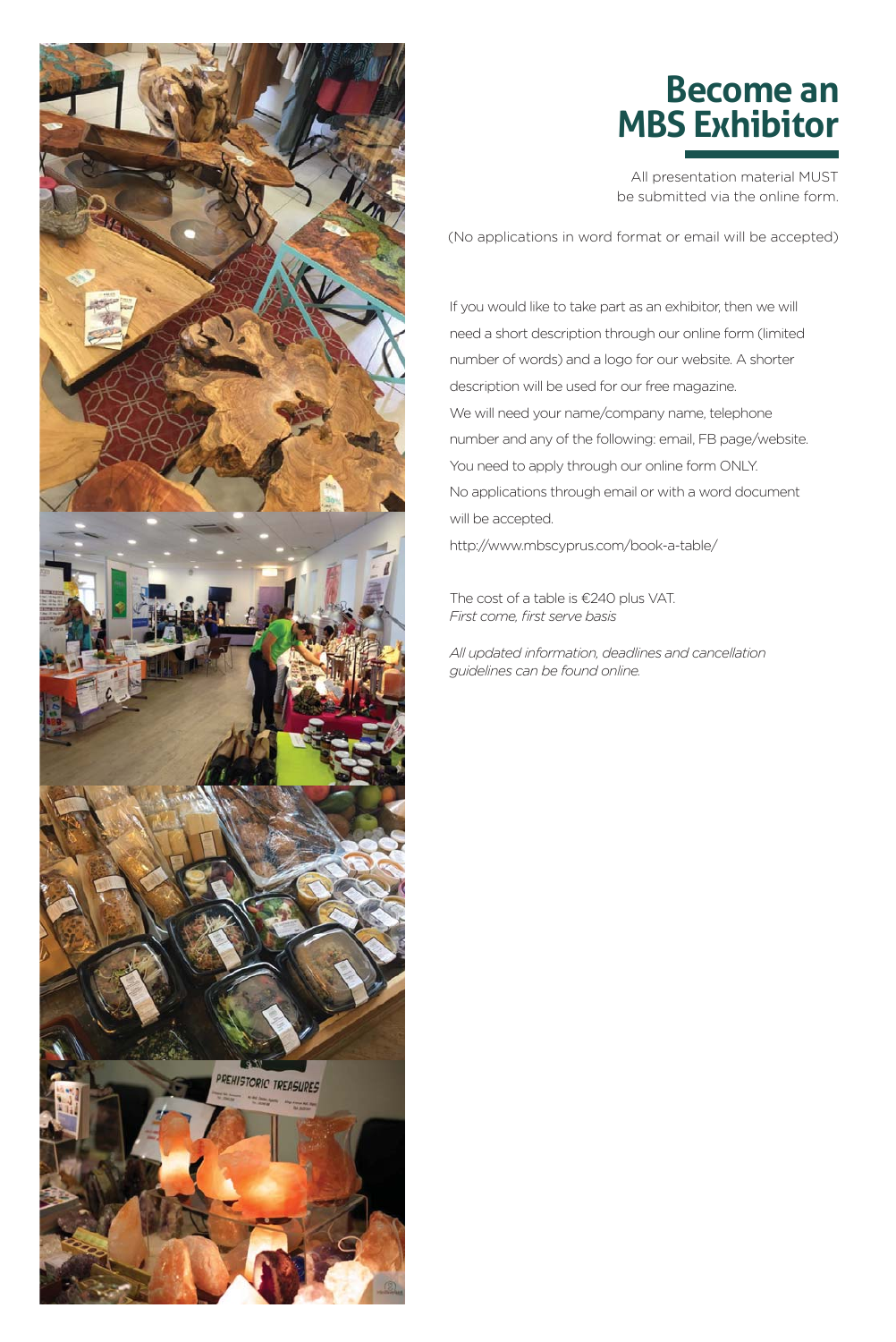



All material MUST be submitted digitally.

- Flyers or Posters at MBS Wellbeing Festival main entrance €75
- Web Listings Annual Listing €50 http://mbscyprus.com/mbslistings/

You need to provide your own print-ready design file type: Tiff file or PSD with layers unflattened and not rasterized. Resolution: 300 Dpi, Colour mode: CMYK Size as above. If you have problems converting your ad to these specifications, please contact us. If you would like an advert designed please contact us.

## **SPONSORSHIP PACKAGES**

For sponsorship packages please contact Marilena Angelides on 96-382333 or email us at info@mbscyprus.com

Click here to view our magazines in digital format

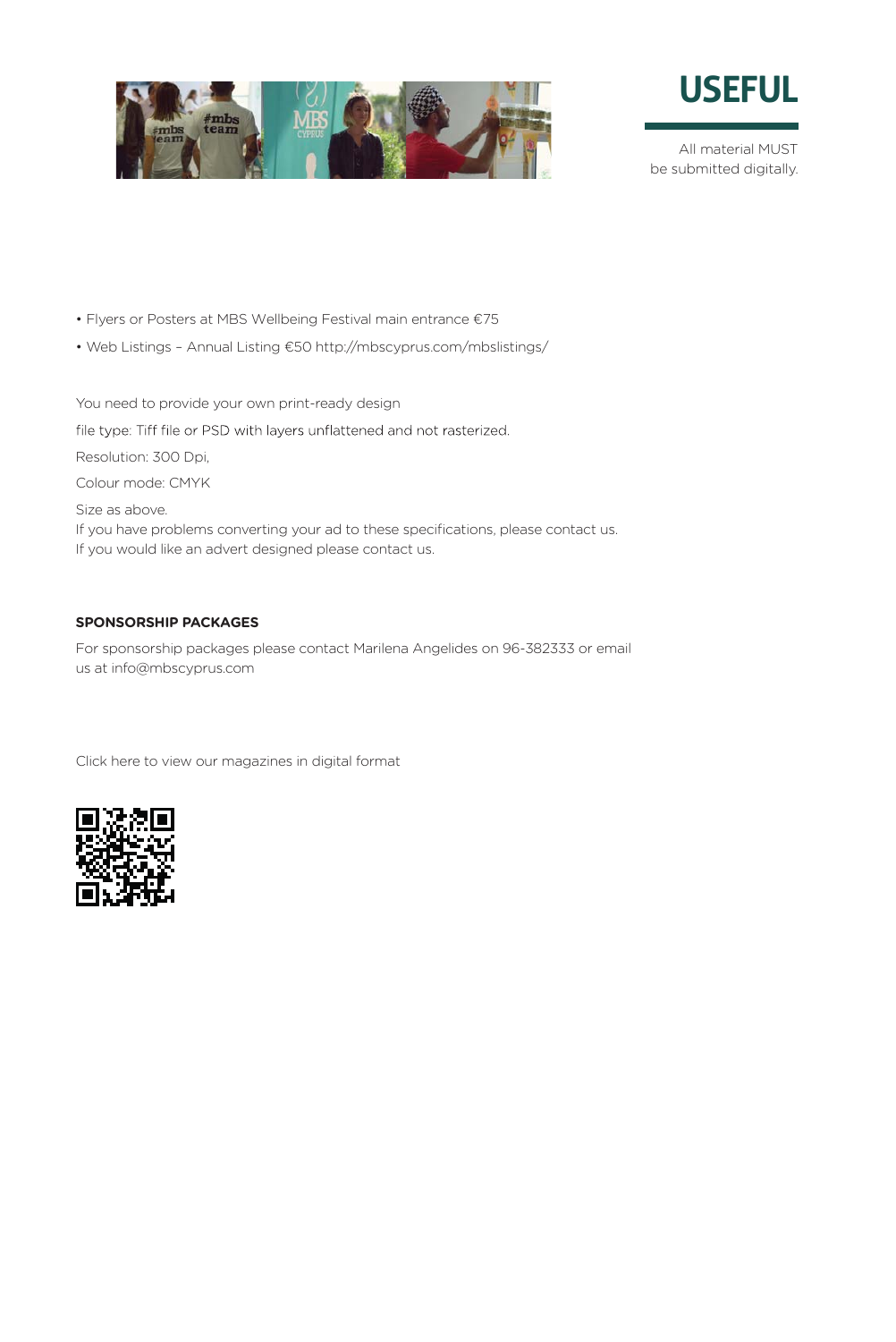## **AD CREATION SPECIFICATIONS**

All advertising material MUST be submitted digitally.

### **Accepted formats:**

- High-resolution PDF (300 dpi, CMYK)
- High-resolution (300dpi, CMYK) TIFF or EPS file
- If your digital file is in a different format than above, please contact Production Manager Jane Kang to verify acceptability.

#### **When creating your digital ad:**

- Embed all fonts or outline them.
- Make sure all RGB and spot colors are converted to CMYK.
- Do not use JPEG compression or native Photoshop files.
- Make sure all images within the ad are 300dpi and CMYK.
- When creating a bleed advertisement, make sure all important material is within the live space and that the bleed size extends on all sides of the ad.



**Price:** €145 & VAT

**1/4 Landscape of a Page**

**Price:** €145 & VAT

# **Full Page - Back Cover Quarter Page** -------------------------------**Half Page Half Page Potrait 1/4 Landscape of a Page** -------------

#### **Full Page - Back Cover** Size:18.5x28cm, Bleed 0,3cm

#### **Price:**

Two page (ad or article) €545 & VAT Full Page (ad or article) €395 & VAT Back Page/inside cover €440 & VAT **Half Page Portrait**  $Size:9.5$ 

**Price:** €230 & VAT

**Half Page Landscape**

**Price:** €230 & VAT